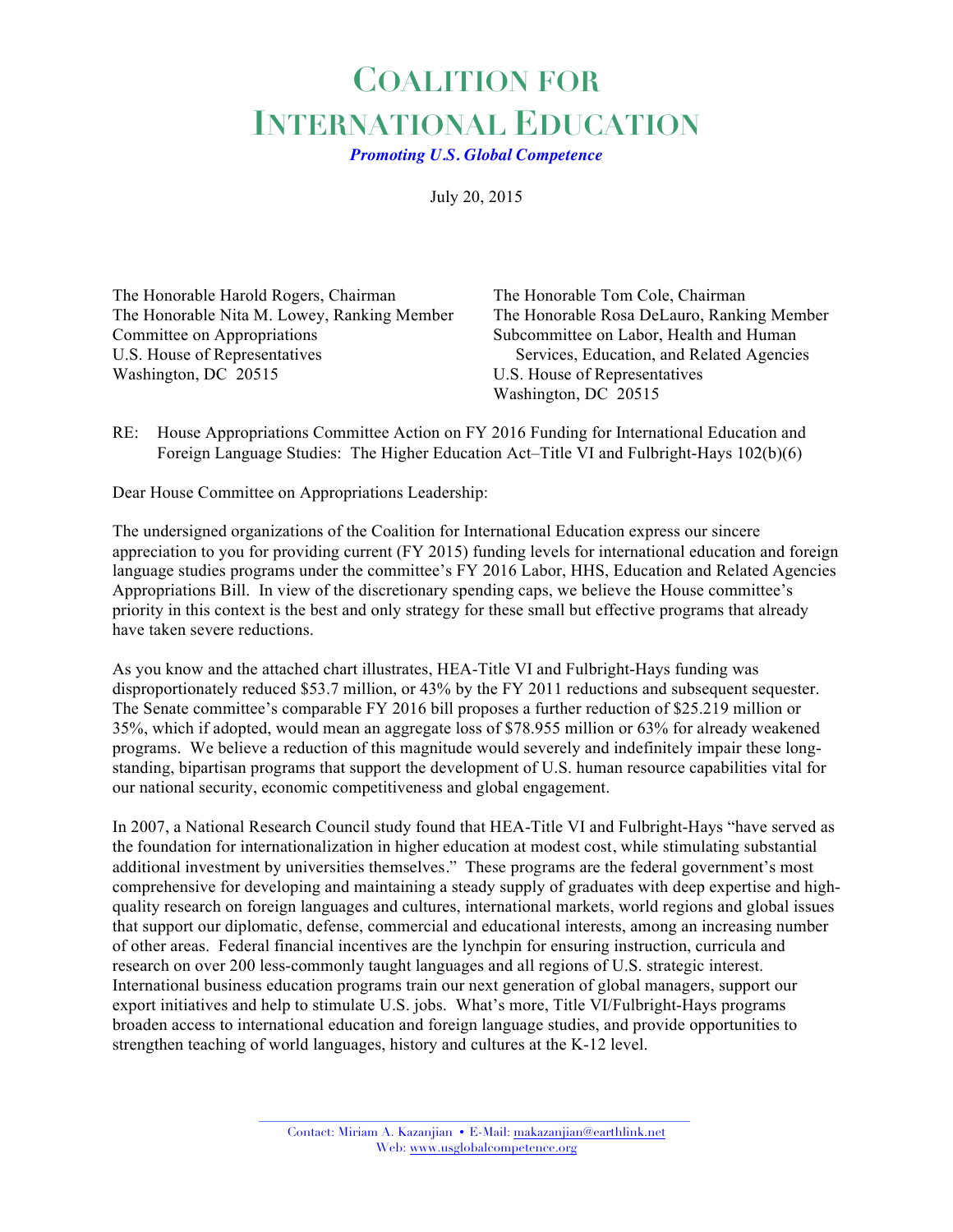## **International Education FY 2016 House Appropriations Bill, Page 2 of 3**

Other federal programs with more targeted priorities, such as those at the Departments of Defense, Commerce and State, depend on the Title VI/Fulbright-Hays educational infrastructure in order to further their respective strategic goals.

As a consequence of the recent program funding reductions and eliminations, the Title VI/Fulbright-Hays infrastructure already has been downsized, resulting in 25% fewer nationally recognized resource centers, 18% fewer undergraduate and doctoral fellowships, fewer training opportunities for countless numbers of students and teachers, and fewer outreach activities to government and business. This comes at a time when the need for American capabilities and leadership for solving global challenges grows by the day. The stakes are high. Imposing the Senate committee's proposed additional cuts to Title VI/Fulbright-Hays would further severely erode its world-class educational and research capacity that has been built and strengthened over several decades, and which cannot be easily replaced.

While we appreciate the difficult budgetary decisions ahead as the FY 2016 appropriations process moves forward, we strongly believe there are times when a greater priority must be placed on programs such as Title VI/Fulbright-Hays, which support the long-term security and economic well being of Americans in our global era. **We respectfully urge the House committee leadership to hold to the FY 2015 levels for Title VI and Fulbright-Hays in negotiation with the Senate on whatever FY 2016 funding vehicle is decided upon.** We thank you for your support and consideration of our views. We would be pleased to provide any further information the committee may need.

## **Submitted by the following organizations:**

African Studies Association Alliance for International Educational and Cultural Exchange American Association of Community Colleges American Council on Education American Council of Learned Societies American Council on the Teaching of Foreign Languages American Councils for International Education American Political Science Association American University of Beirut Asia Society Association for Asian Studies Association for International Business Education and Research Association of International Education Administrators Association of Jesuit Colleges and Universities Association for Slavic, East European, and Eurasian Studies Consortium of Social Science Associations Council of American Overseas Research Centers Council of Directors of National Resource Centers The Forum on Education Abroad Joint National Committee for Languages Latin American Studies Association Middle East Studies Association Modern Language Association NAFSA: Association of International Educators National Association of Independent Colleges and Universities National Council for Languages and International Studies National Humanities Alliance North American Small Business International Trade Educators Association Social Science Research Council